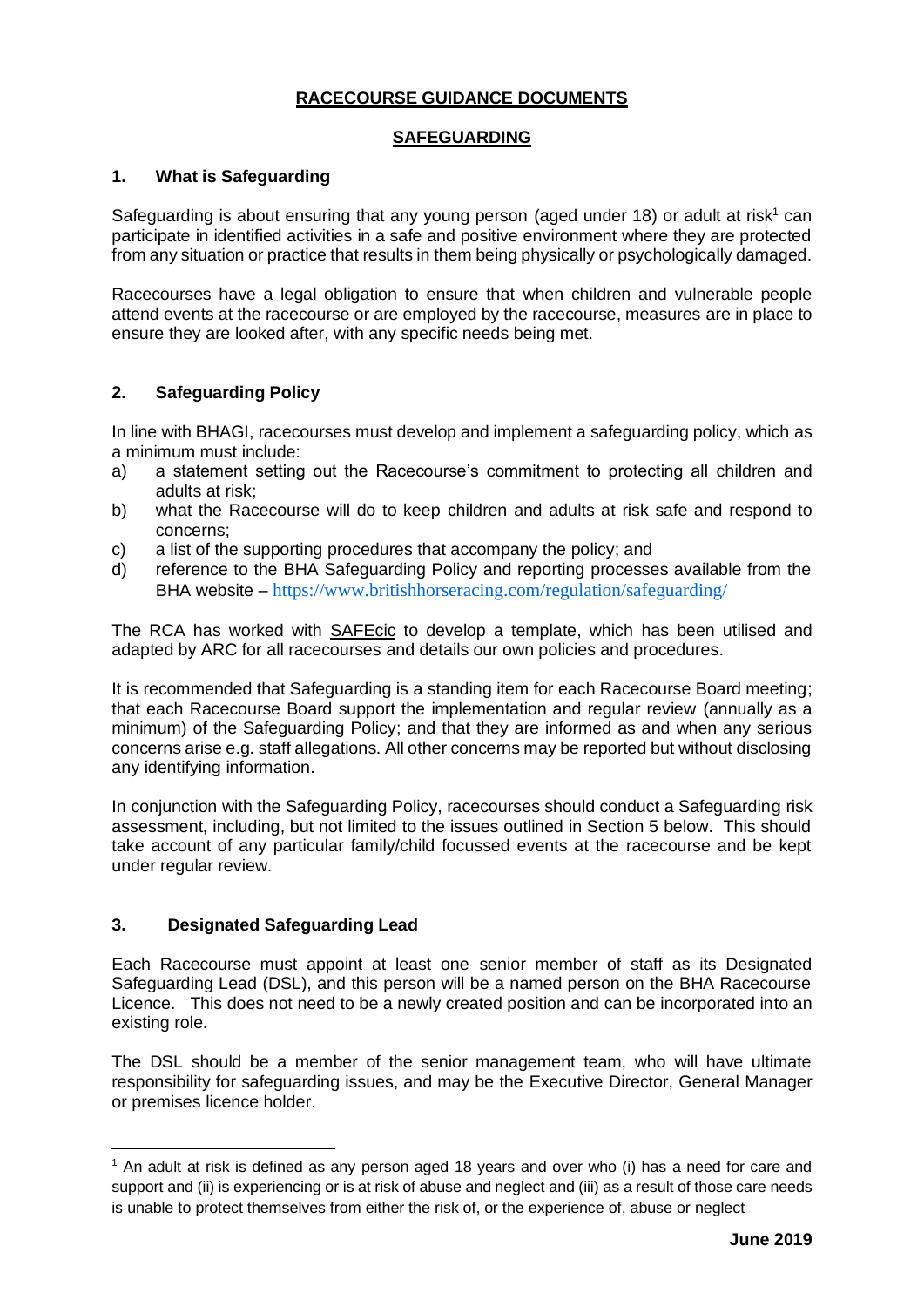One or more deputies to the DSL may be appointed, and it may be appropriate for racecourses to consider whether the catering manager, Staffing Manager, Safety Officer, Stable/hostel manager, Clerks of the Course and/or Operations Manager may be suitable deputies, as these roles are likely to have responsibility for areas where young people may be working.

In line with the requirements of BHAGI, each DSL and any Deputy DSL shall:

- be DBS checked (to the highest level of check for which they are eligible);
- be trained in the safeguarding of children and adults at risk, such training to be refreshed as appropriate;
- be given a job description that properly records their responsibilities;
- at least one of the DSL or Deputies must be present and/or accessible for every race day, including when participants have booked to stay overnight ahead of the race day

Each DSL must have a clear job description, and it is recommended that this include as a minimum;

- oversee and ensure that the safeguarding policy is fully implemented
- leadership on safeguarding at the Racecourse;
- ensuring strict compliance with the Racecourse's policies and procedures for the safeguarding of children and adults at risk;
- reviewing and approving the safeguarding measures for all activities that take place at the Racecourse;
- be the point of contact for any report, suspicion of abuse or concern relating to the welfare of children or adult at risk at the Racecourse;
- be the lead Racecourse Official in any investigation of allegations of abuse of children or adult at risk, or other safeguarding concerns;
- provide guidance to and support for any member of staff engaged in each activity who reports suspected abuse of children or adults at risk or concerns as to their welfare; and
- be responsible for maintaining clear, comprehensive and up-to-date records of all reported allegations of abuse or poor practice.

# **4. Communication**

Communication of the Racecourse's Safeguarding policy is key. The policy should be clearly communicated to racegoers and any other members of the public attending an event at the racecourse. This can be achieved via the racecourse website and Terms and Conditions of Entry.

The policy should also be shared with members of staff via their Induction procedure. SAFE has provided some Good Practice guidelines which can be provide to all members of staff who come into contact with children, young people and adults at risk. This can be provided individually or incorporated into the handbook provided to all staff.

All employed by the racecourse should be provided with details of who to contact if they have a Safeguarding concern. Racecourses will need to consider their reporting structure ensure that staff receive the details of the most appropriate and accessible contact. This information can be provided in a number of ways, such as via the staff handbook, signage in staff areas or labels with the appropriate details attached to the back of ID provided to each member of staff.

Suitable measures should then be taken to implement the policy and ensure that clear processes and procedures are in place.

#### **5. Issues for Racecourses**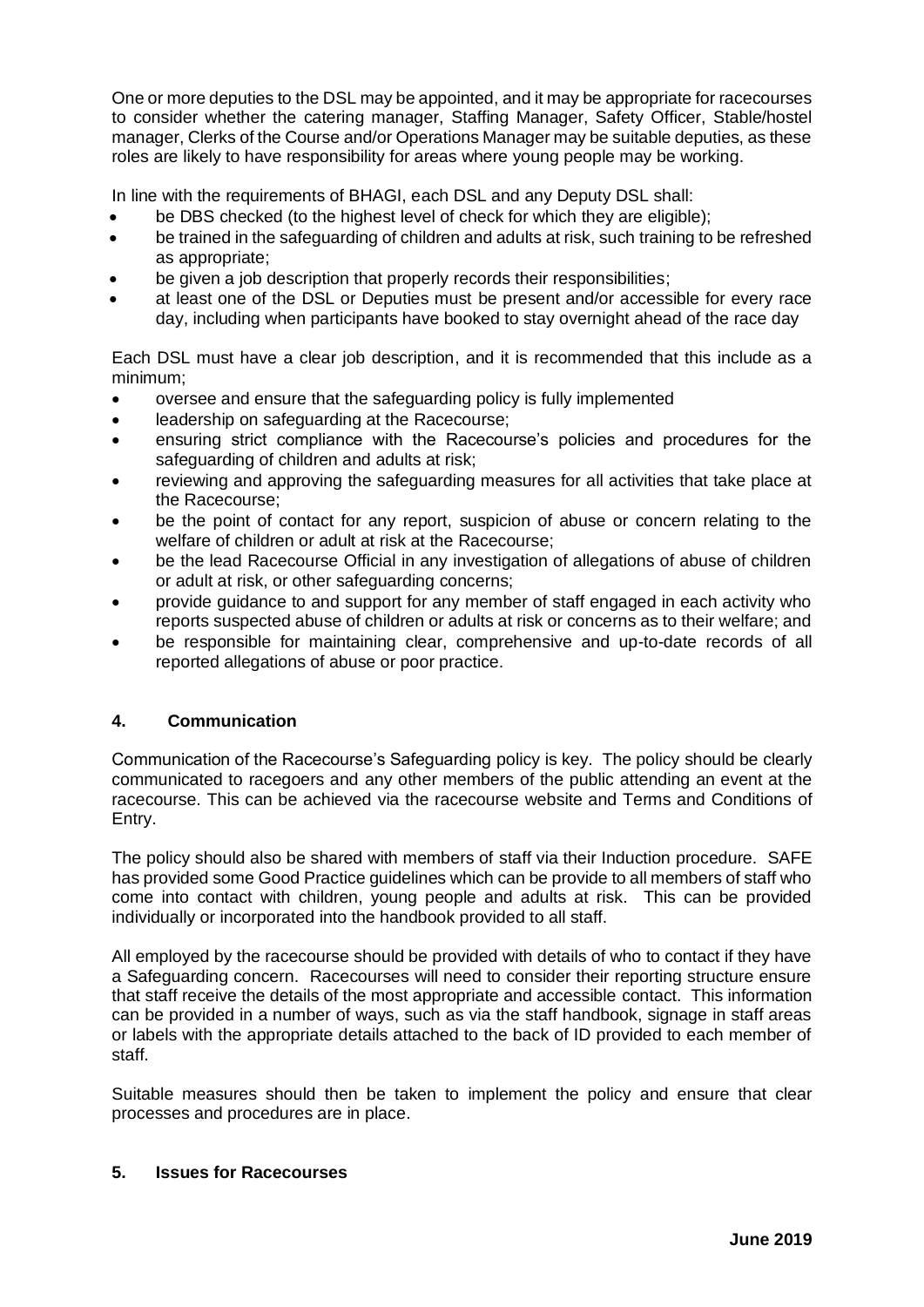In conjunction with the RCA Safety Group, RCA Technical Group, SAFE, the BHA, and other industry partners, the RCA has developed below a non-exhaustive outline of key issues which racecourses may wish to consider in developing their safeguarding policies and procedures, and some practical tips on implementation.

• **Overnight Accommodation** – So far as is reasonably practicable, any under 18-yearold staying overnight MUST be provided with a single room, even if they are travelling with someone from the same yard. Each racecourse should identify whether they can accommodate U18s appropriately and include this within their policy. If you cannot provide suitable accommodation at some or all fixtures this must be clearly stated, so that trainers are aware U18s cannot be accommodated before sending staff.

Trainers have been advised to carefully consider whether it is appropriate for a member of their staff who is under 18 to travel overnight, and obtain parental consent where this is the case. Trainers have been reminded of their responsibilities to book overnight stabling and accommodation in advance. Where this is not done, it is imperative that racecourses report this to the stewards.

Where racecourses do provide overnight accommodation for under 18s, they should be aware of the BHA's Guidance in relation to overnight accommodation and young people.

### • **Jockeys Changing Facilities**

- $\circ$  So far as is reasonably practical, separate changing facilities and showers should be provided for jockeys under the age of 18. It is recognised that in many instances this will not be achievable, and racecourses should consider other appropriate adjustments – for example, can a temporary partition or curtain be used to create a private area within the existing facilities.
- $\circ$  Where racecourses provide one sauna for use by both male and female jockeys, any person using the sauna must be required to wear appropriate swimwear. Clear signage to this effect must be displayed, and any jockey who does not comply should be reported to the Stewards.
- o Separate changing facilities are already available for male and female jockeys, and racecourses should continue to work with their BHA Inspector of Courses to ensure these facilities are appropriate and meet the needs of jockeys.
- o The provision available to female jockeys in the changing facilities is an issue of equality rather than safeguarding. Racecourses should proactively engage with ongoing Industry initiatives in conjunction with the BHA and PJA to examine and enhance the provision for female jockeys as appropriate.
- **Third party contractors** Racecourses must ensure that they confirm with any third party contractors that they have safeguarding policies and procedures in place where the activities of the third party contractors in question concern children or adults at risk in any way, or otherwise give rise to safeguarding considerations, and that these policies and procedures are communicated to the staff provided by the third party. Where these staff have any safeguarding concerns, they should be able to approach the racecourse DSL and/or deputies regarding these. Racecourses should support catering and gambling partners in their policies towards children and vulnerable adults.
- **Lost Children -** Further to consultation with the RCA Safety Group, an example procedure has been developed for racecourses**.**
- **Disclosure and Barring Service Checks** Any other racecourse employee, including volunteers, who works with children or vulnerable adults, must undergo a [Disclosure and](https://www.gov.uk/government/organisations/disclosure-and-barring-service)  [Barring Service](https://www.gov.uk/government/organisations/disclosure-and-barring-service) (DBS) check or equivalent. Details of most roles which will require a DBS check are included within the [DBS Guide to Eligibility](https://www.gov.uk/government/publications/dbs-check-eligible-positions-guidance), but this document is not exhaustive, and if you are unsure whether a role should include a DBS check, you should contact the DBS for clarification. The arrangements in Scotland differ from those for England and Wales, where checks are obtained from [Disclosure Scotland.](http://www.disclosurescotland.co.uk/) Further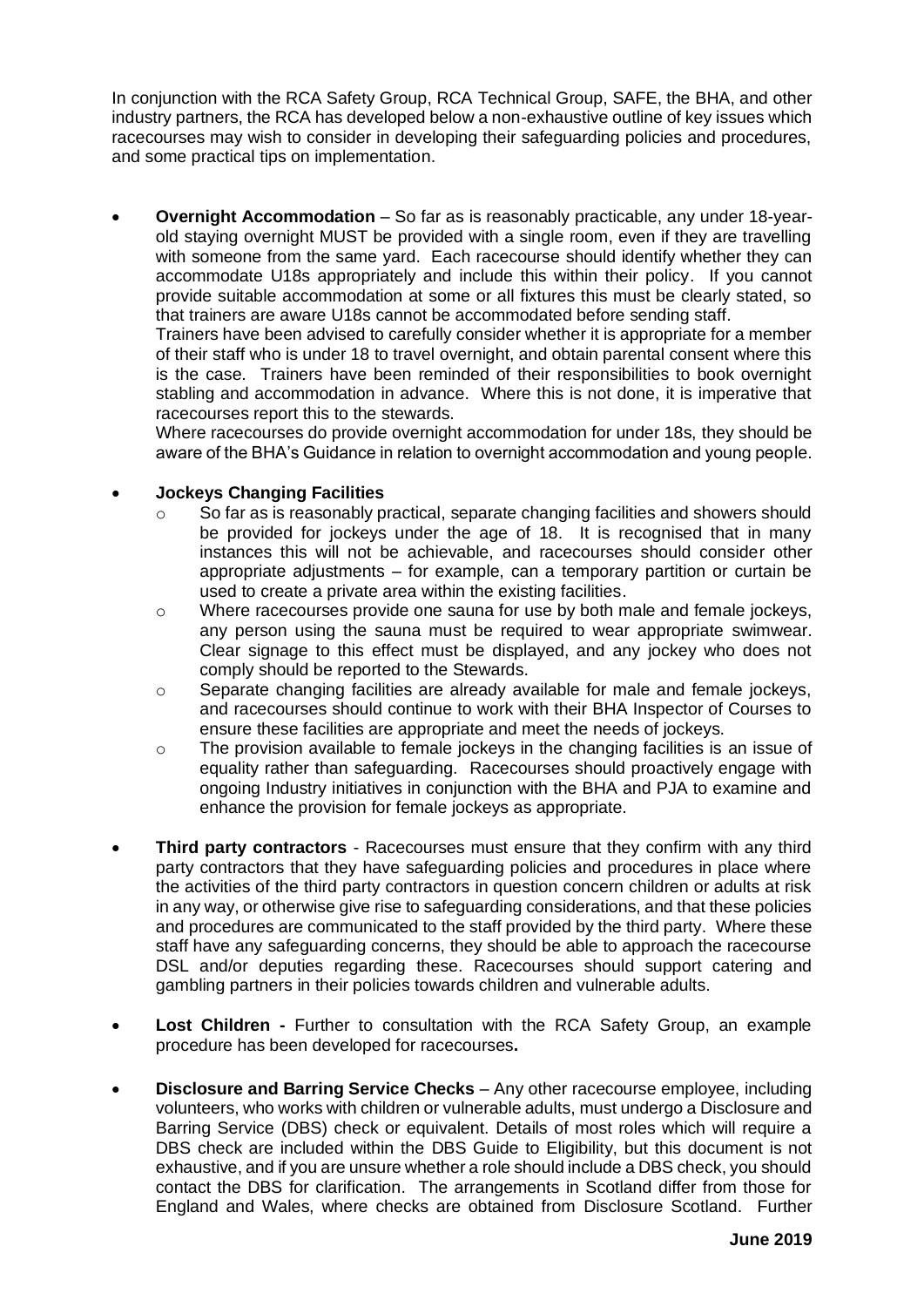guidance on conducting DBS checks is available from RCA Medical Guidance Document 3.5 and the [SAFEcic website](https://www.safecic.co.uk/freebies/2-uncategorised/335-dbs-links)

- **Childcare Facilities –** Where racecourses provide on-site childcare facilities (such as a nursery or creche), these are subject to further regulation.
- **Apprenticeships** Where apprenticeships, or other schemes are run in conjunction with educational establishments, those establishments will have their own safeguarding policies and requirements, which will be regulated under the appropriate legislation. Racecourses should liaise with these organisations accordingly.
- **Racing to School/Pony Racing** racecourses should undertake appropriate risk assessments for all activities for children and vulnerable adults (e.g. Racing to School days or Pony Racing).
- **Non-Racedays** Racecourses host a number of non-raceday events which may be attended by young people and/or adults at risk. For these events, racecourses should conduct a Safeguarding Risk Assessment, in line with their safeguarding policy. Where the event is organised by a third party, the racecourse should require them to undertake this risk assessment and provide a copy to the racecourse in advance.
- **Hotel Accommodation** Where racecourses provide on-site hotel/hostel accommodation available to the public, they must ensure that the Safeguarding risk assessment takes account of any relevant potential safeguarding issue (e.g. child trafficking), and that staff are aware of these and know how to raise any concerns. Where the accommodation is a franchise, operated in conjunction with a third party, the racecourse should confirm with this third party who will be responsible for these processes.

#### **6. Training**

As members of the RCA, racecourses can access SAFE's online training, Standard Child Safeguarding. This recommended for the DSL and their deputies, along with any others who may contact social services or the police if they had a concern. There is a 50% reduction in the normal training courses price, with the discount code of RCA2019.

Where racecourses would like to give all staff a wider general overview of safeguarding, the BHA has developed an 'Introduction to Safeguarding in the Horseracing Industry', further details of which are available from the BHA website – [click here](https://www.britishhorseracing.com/regulation/safeguarding/)

Further to the above ARC have access to an online safeguarding training course through ELiberty. Access to this can be provided by the local HR representative. All staff who come to work for ARC are required to complete this training during their induction period as a matter of best practice.

## **7. BHA Safeguarding Policy**

The BHA has developed a Safeguarding Policy to put in place practical measures, tailored to the requirements of racing, that seek to minimise the risk of harm, and enable the BHA to respond to suspicions and concerns whenever and wherever they may arise. Racecourses will need to ensure they include reference to the BHA Safeguarding Policy and reporting processes within their own safeguarding policies.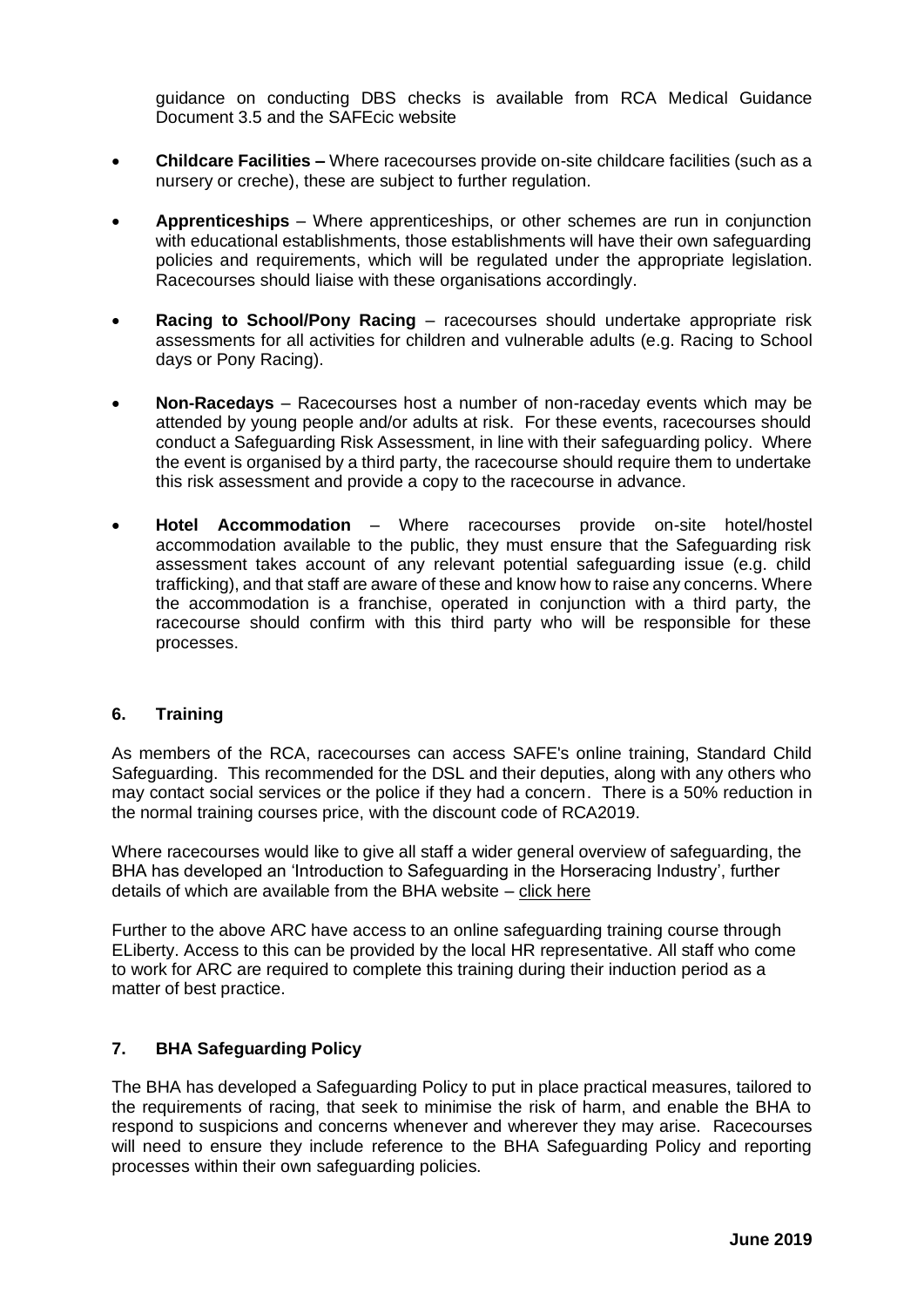The BHA have outlined the following key principles that will guide their approach to safeguarding young people and vulnerable adults:

- Where a young person or adult is being abused or is at risk of being abused the most appropriate body to address such concerns will typically be the social care team at the relevant local authority.
- The BHA will work in partnership with any appropriate authority to enable them to carry out their statutory duties to investigate concerns and protect people at risk.
- The BHA provide appropriate support to stakeholders in racing to improve their safeguarding policies and practices, with a view to achieving high safeguarding standards across racing.
- The BHA will take all allegations of abuse seriously and respond swiftly and appropriately.
- The BHA will challenge conduct within racing that is, or might be, harmful to young people or adults at risk.
- The BHA will support all of those involved in safeguarding cases.

The BHA has asked that any referral of an allegation or incident of suspected abuse of, or of poor practice towards, a child or adult at risk, is also reported to the BHA Safeguarding Team at [safeguarding@britishhorseracing.com](mailto:safeguarding@britishhorseracing.com) or via RaceStraight.m. There is no requirement to make a report to the BHA, but if a racecourse feels it is appropriate to do so, they MUST have prior approval from the relevant external agency. On a need to know basis.

Where approval for referral is provided, the report should be made to the BHA Lead Safeguarding Manager / Safeguarding Officer in line with Section 5 of the BHA's Safeguarding Policy – [click here.](https://www.britishhorseracing.com/wp-content/uploads/2018/12/BHA-Safeguarding-Policy-December-2018-1.pdf.)

#### **8. Further Information**

| <b>SAFEcic</b>        | https://www.safecic.co.uk/<br>01379 871091<br>help@safecic.co.uk                                                                                      |
|-----------------------|-------------------------------------------------------------------------------------------------------------------------------------------------------|
| <b>Racing Welfare</b> | https://racingwelfare.co.uk/<br>0800 6300443 (24 Hour Helpline)<br>07260 079043 (Text line)<br>01638 560763 (Main Office)<br>info@racingwelfare.co.uk |
| BHA                   | https://www.britishhorseracing.com/regulation/safeguarding/<br>07826 552393<br>safeguarding@britishhorseracing.com                                    |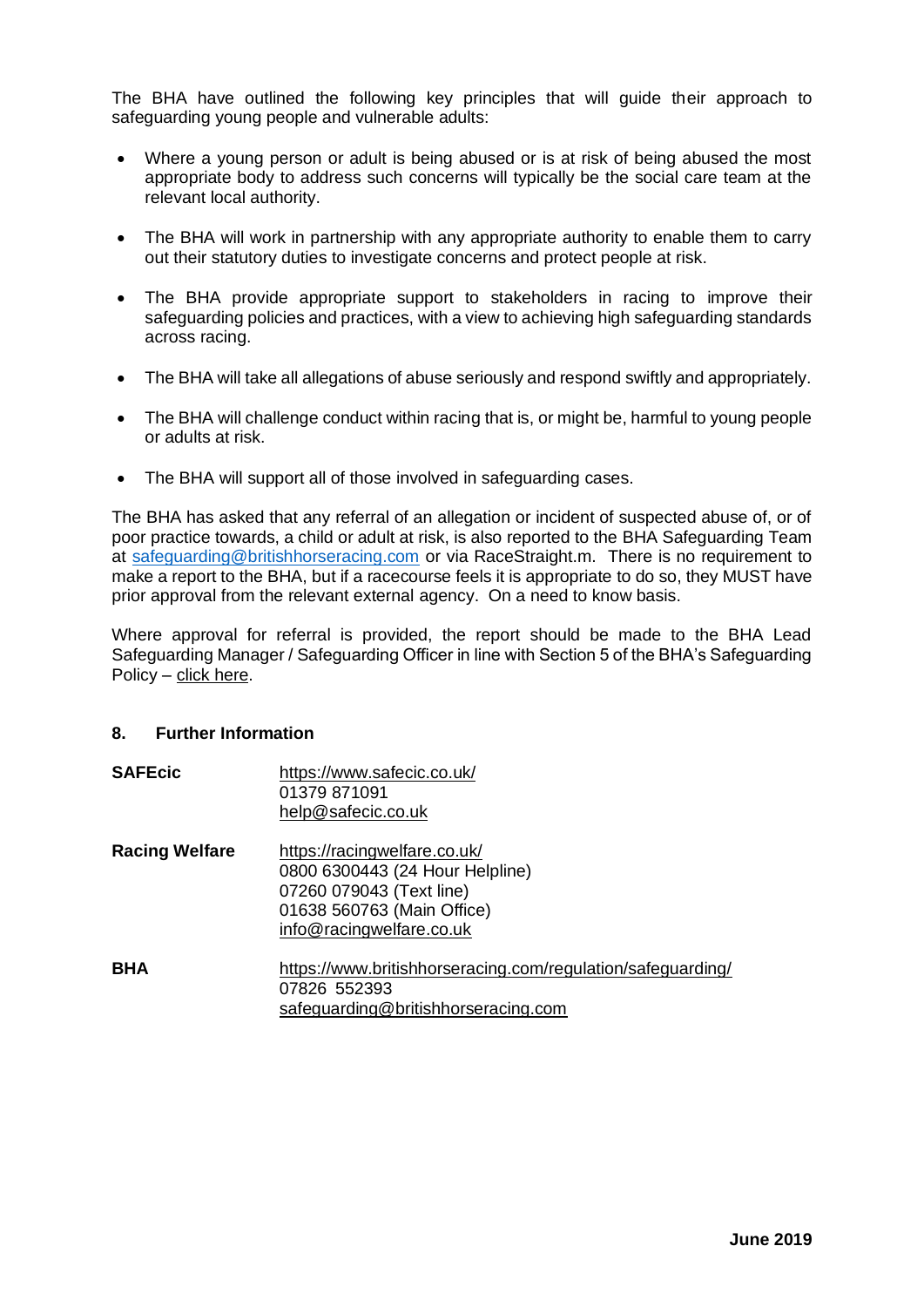#### **GUIDANCE IN RELATION TO OVERNIGHT ACCOMMODATION AND YOUNG PEOPLE**

The following guidance is issued in accordance with the BHA's Safeguarding Policy, under which the BHA is committed to issue guidance in relation to safeguarding/child protection issues. This guidance seeks to further the fulfilment of that commitment by promoting good practice across racecourses and trainers when placing young people (i.e. under 18s) in overnight accommodation:

- Racecourses and trainers should appoint at least one readily contactable individual who young people can contact should any problems arise during an overnight stay - that person should ideally be onsite, or otherwise immediately contactable by phone.
- Accommodation should have (i) separate sleeping facilities for males and females, and (ii) secure washing facilities. Reasonable adjustments should be made with due regard for any individual's particular circumstances, where required.
- Where it is necessary for people to share rooms, careful consideration should be given as to who is sharing with who, taking into account such things as the relevant individuals' age and maturity, and any special requirements any individual might have. Adults should not generally share a room with under 18s, and nobody should share with anyone who is not previously known to them. Everyone sharing a room should be comfortable with the sharing arrangement, and have explicitly said so.
- Racecourses and trainers should ensure that adequate procedures are in place in relation to emergencies, such as fire or medical emergency.
- Trainers should obtain written parental/carer consent in relation to under 18s for overnight stays (this could be sought on a blanket basis – for example at the commencement of employment or in relation to each stay), and parents/carers should be given sufficient detail about every stay, including the date and duration of each stay, travel arrangements, details of the accommodation, and emergency contact details.
- Under 18s:
	- o should not be left in accommodation alone overnight;
	- o should be allocated their own individual bed; and
	- o should have rooms that are lockable, but accessible in the event of an emergency.
- Trainers and racecourses should set very clear guidelines on the level of behaviour expected behaviour by under 18s during overnight stays, including (for example) not smoking, drinking or using recreational drugs, and in relation to the appropriate use of accommodation facilities and the consideration of others. A copy of these guidelines should be provided to under 18s and be available and displayed onsite.
- Trainers and racecourses may wish to analyse their insurance policies to ensure that appropriate cover is in place in relation to the provision and use of overnight accommodation.
- The specific circumstances of any overnight accommodation should be carefully considered to determine what further, specific measures are appropriate in order to protect young people and ensure a safe stay.